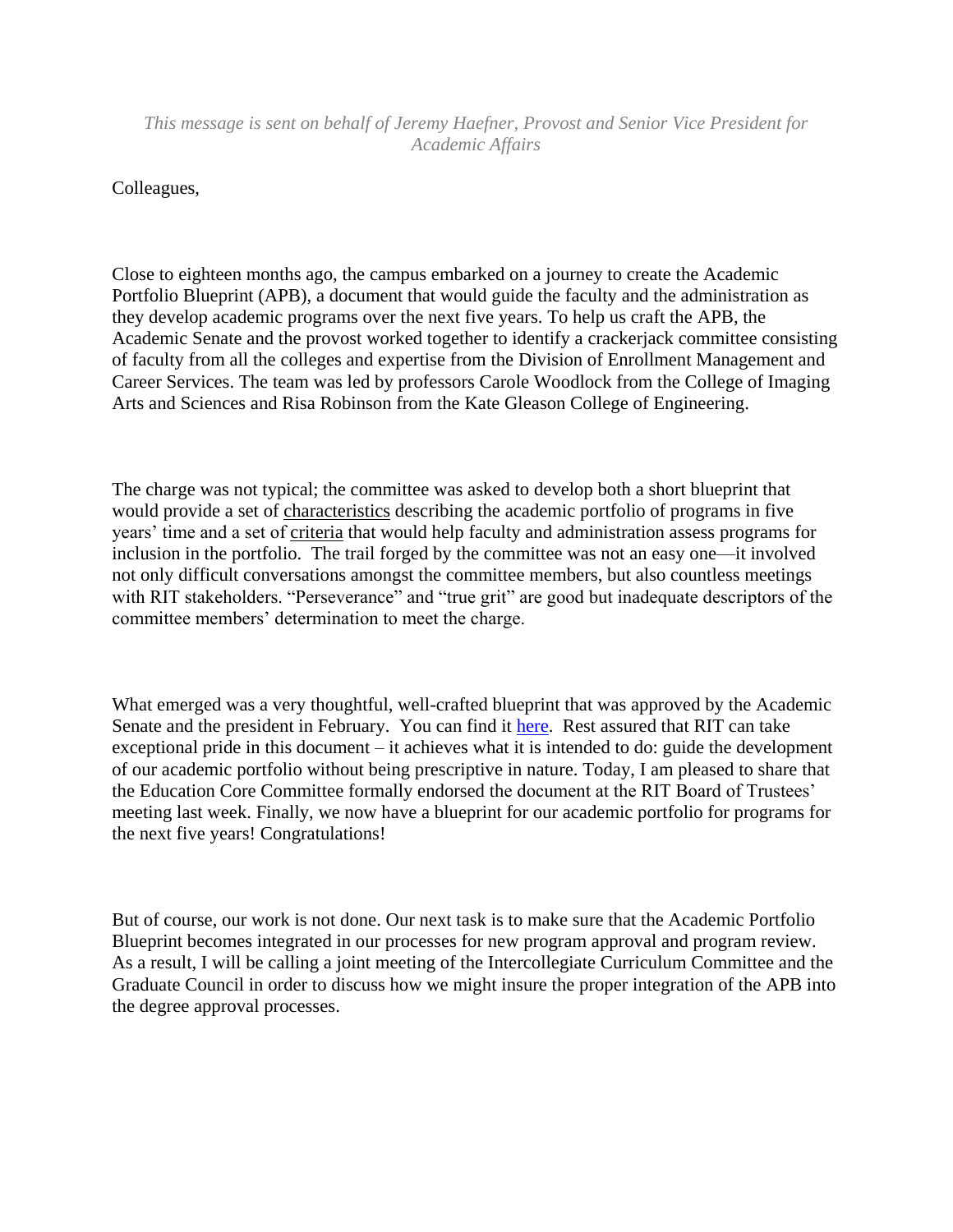In the meantime, it is with deep gratitude that I thank the members of the APB taskforce for their success. When you see your colleagues who served on this committee, I hope you will take a minute or two to express your appreciation for the work they did.

| The Academic Portfolio Blueprint taskforce |                                                       |
|--------------------------------------------|-------------------------------------------------------|
| Member                                     | College/Division                                      |
| Carole Woodlock (co-                       | College of Imaging Arts and Sciences                  |
| chair)                                     |                                                       |
| Risa Robinson (co-chair)                   | Kate Gleason College of Engineering                   |
| Ed Lincoln                                 | Enrollment Management & Career Services               |
| <b>Manny Contomanolis</b>                  | Office of Co-op & Career Services                     |
| Nancy Ciolek                               | College of Imaging Arts & Sciences                    |
| Zoran Ninkov                               | College of Science                                    |
| DonWilson                                  | E. Philip Saunders College of Business                |
| Henry A. Etlinger                          | B. Thomas Golisano College of Computing & Information |
|                                            | Sciences                                              |
| Ferat Sahin                                | Kate Gleason College of Engineering                   |
| Heidi Miller                               | College of Health Sciences and Technology             |
| Ann Howard                                 | College of Liberal Arts                               |
| S. Manian Ramkumar                         | College of Applied Science and Technology             |
| Gerry Bateman                              | National Technical Institute for the Deaf             |

In closing, I can only add that I am not surprised that we were so successful in this project. After all, this is RIT and we excel in so many ways.

## Jeremy Haefner Provost and Senior Vice President for Academic Affairs

*For more information on this and other topics, please visit<http://www.rit.edu/provost/>*